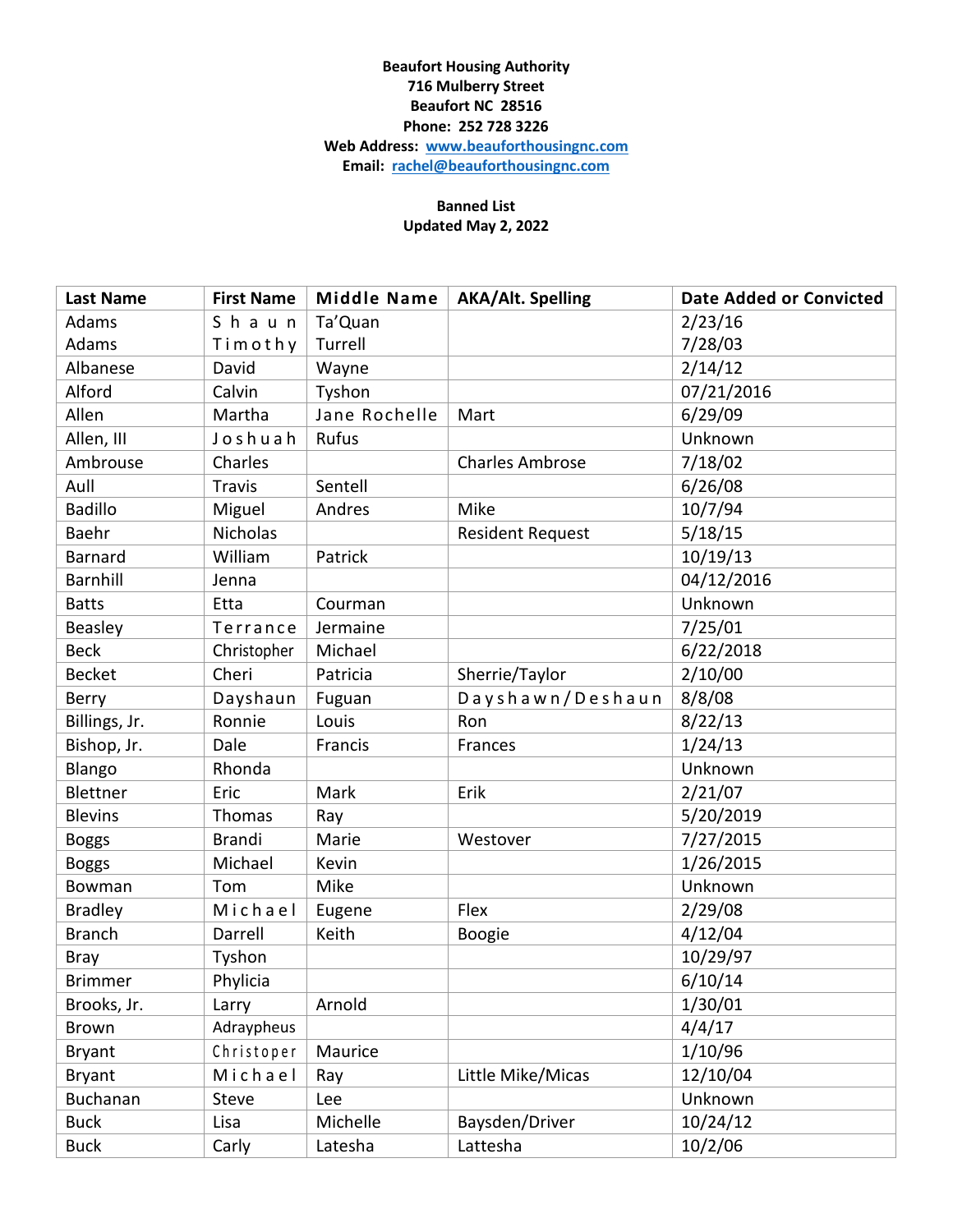| <b>Last Name</b> | <b>First Name</b> | <b>Middle Name</b> | <b>AKA/Alt. Spelling</b>                    | <b>Date Added or Convicted</b> |
|------------------|-------------------|--------------------|---------------------------------------------|--------------------------------|
| <b>Bullins</b>   | Bryan             | Scott              |                                             | 1/30/13                        |
| Bullock, Jr.     | Ronald            | Karl/Mitch         | Moneymaker                                  | 1/31/14                        |
| <b>Burden</b>    | Joseph            | M                  |                                             | Unknown                        |
| <b>Burney</b>    | Melissa           | Lynn               |                                             | 12/6/99                        |
| <b>Butler</b>    | Jerome            | Lewis              | Dog                                         | 7/2/92                         |
| Campbell         | Autumn            | Marlene            | <b>Autum Rollins</b>                        | 7/28/08                        |
| Carter           | William           | Leamon             | Dre                                         | 3/21/13                        |
| Carter, Jr.      | Alfred            | Lewis              | Lewis Alfred Carter                         | 7/26/10                        |
| Carter, Jr.      | Oscar             | Eugene             |                                             | 9/10/09                        |
| Chadwick         | Charles           | Wesley             |                                             | 9/16/2020                      |
| Chambers         | Charles           | Ray                |                                             | 12/09/99                       |
| Chisolm          | Octavia           |                    |                                             | Unknown                        |
| Collins, Jr.     | Alfred            | Lewis              | Lewis Collins/X                             | 7/29/09                        |
| Collins, Jr.     | James             | Quinton            |                                             | 5/28/21                        |
| Courman          | Henry             | Albert             | <b>AC</b>                                   | 3/3/03                         |
| Creech           | Joshua            | Wayne              |                                             | 6/18/21                        |
| Cromwell         | Jennifer          | Nichole            |                                             | 9/18/00                        |
| Crooms           | Lovette           | Keith              | Keith Crooms                                | 6/2/08                         |
| Crooms           | William           | Lewis              |                                             | 8/8/07                         |
| Culley           | Craig             | Nicholas           | Cray/Nicholas Culley                        | 4/14/04                        |
| Daggs, III       | Jose              | Charles            |                                             | Unknown                        |
| Danielson        | Jaquan            | Eugene             |                                             | 1/22/13                        |
| Daughtery        | Lorenzo           | Hank               | Daughterty                                  | 5/10/95                        |
| Davey            | Jonathan          | Troy               |                                             | 6/27/11                        |
| Davis            | Dayton            | Jarrod             |                                             | 3/3/08                         |
| Davis            | Alvin             | Ray                |                                             | 7/5/11                         |
| Davis            | Ricky             |                    |                                             | Unknown                        |
| Davis            | Marvin            | Odell              | Cool                                        | 7/28/03                        |
| Decker           | Harry             | Lee                | Buddy                                       | 7/2/92                         |
| <b>Dickens</b>   | Rycardo           | Gemini             | Rycado/Rycomb/Richard/Daniels/Drake/Bandana | 2/27/08                        |
| Dixon            | Ryeshon           | Depree             |                                             | 12/6/96                        |
| Doneghy          | Delton            | Mishon             |                                             | 12/5/12                        |
| Douglas          | Vincent           | Owen               |                                             | 4/13/15                        |
| Douglas          | William           | Joseph             | William Douglas Douglas                     | 2/1/08                         |
| Dowd             | Mickey            | Darlene            | Darlene<br>Lewis                            | 7/10/2018                      |
| Dozier           | Keyola            | Andreanna          | Broaddus-Burroughs/Burroughs                | 4/27/04                        |
| <b>Drehs</b>     | Forrest           | Kyle               |                                             | 4/05/2022                      |
| <b>Driver</b>    | Johnnie           | Kevin              | Johnny/Reb                                  | 5/6/05                         |
| Duff             | Brandon           | Atlee              |                                             | 12/7/11                        |
| <b>Dumas</b>     | Brandon           | Rodney             | Red                                         | 10/16/13                       |
| Dunlap           | Julie             |                    |                                             | Unknown                        |
| Dudley           | Robert            |                    |                                             | 8/30/06                        |
| Edmonson         | Pamela            | Yevette            | Carter                                      | 4/14/93                        |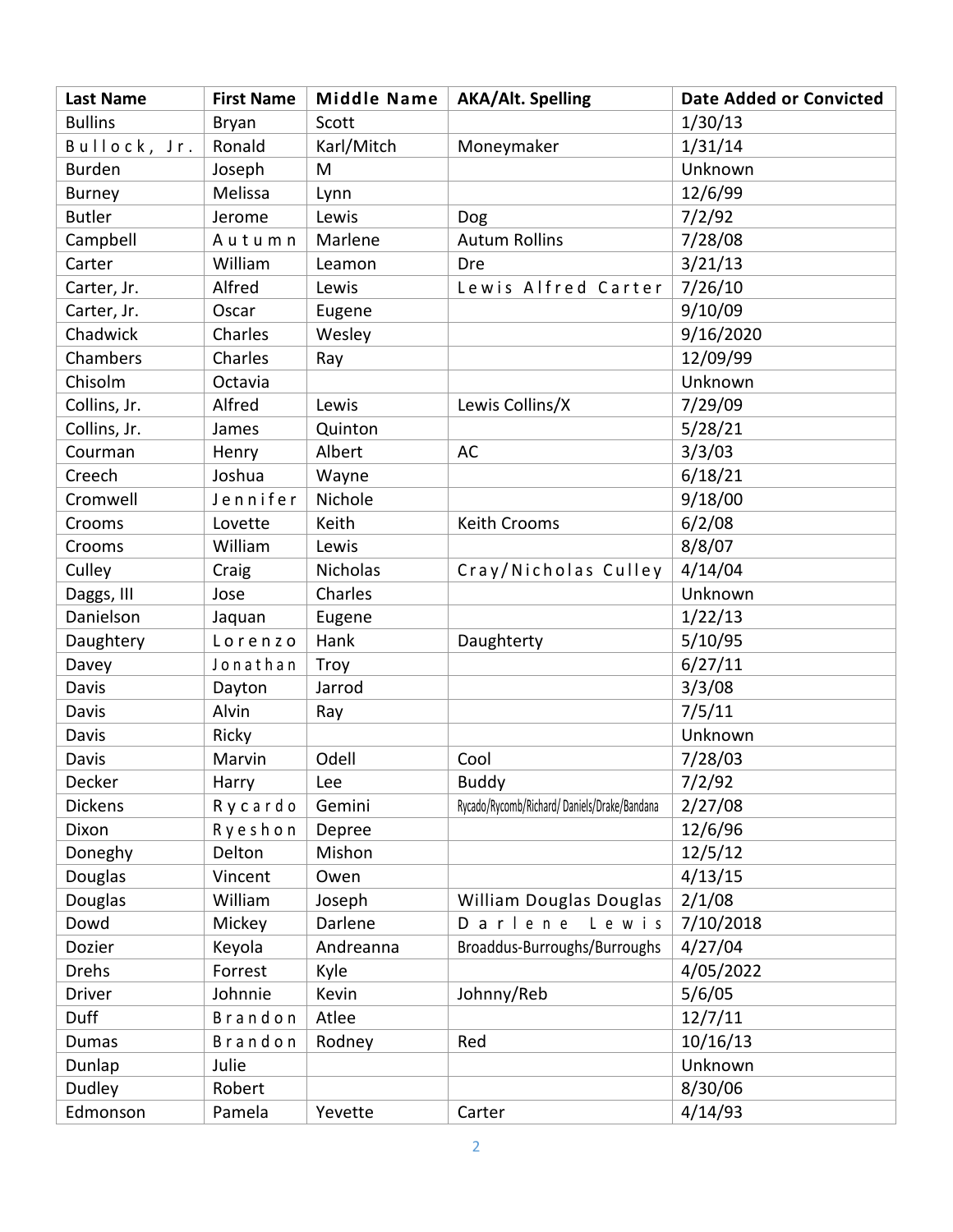| <b>Last Name</b> | <b>First Name</b> | <b>Middle Name</b> | <b>AKA/Alt. Spelling</b> | <b>Date Added or Convicted</b> |
|------------------|-------------------|--------------------|--------------------------|--------------------------------|
| Elbert, III      | Eddie             | Arthur             | <b>Fast Eddie</b>        | 5/8/01                         |
| Ellison          | Larry             | William            | Skippy                   | 9/8/05                         |
| Embry            | Jason             | Andrew             |                          | 6/26/03                        |
| Embry            | Vickie            | Jo                 |                          | 10/5/90                        |
| Engel            | James             | Wood               |                          | 9/5/95                         |
| Escourse         | Vyron             | Michael            |                          | Unknown                        |
| Eubank           | Shannon           |                    |                          | Unknown                        |
| Eubanks          | Bobby             |                    |                          | Unknown                        |
| Fairbanks        | Charles           | Henry              | Milton/Fiarbank          | 3/6/03                         |
| Faison           | Christophe        |                    |                          | 5/20/2019                      |
|                  | r                 |                    |                          |                                |
| Faison           | Olivia            |                    |                          | 4/26/2016                      |
| Fallin           | James             | Howard             | Crook                    | 11/22/11                       |
| Fallin           | Timothy           | Bernard            |                          | 11/13/97                       |
| Fant             | Gary              | Lamar              | Michael Fanner           | 4/10/02                        |
| Fleton, Jr.      | Devon             |                    |                          | Unknown                        |
| Ferguson         | Terrance          | Deon               |                          | 10/2/06                        |
| Finch            | Shawnta           | Rena               |                          | Unknown                        |
| Florian          | Kimberly          | Lynn               |                          | Unknown                        |
| Forbes           | Christian         | Lane               |                          | Unknown                        |
| Forbes           | Sherry            |                    |                          | 11/12/2019                     |
| Forsythe         | Donavan           | Ray                | Donavon/Roy              | 10/5/95                        |
| Foster           | Joshua            | Edward             |                          | 2/29/12                        |
| Foust            | Nancy             |                    |                          | 2/19/13                        |
| Fox              | Madi              | Jan                | Madi Fox Gillikin        | 12/14/00                       |
| Frazier          | Darren            | William            |                          | 2/7/00                         |
| Frazier          | <b>Beth</b>       | Ann                |                          | Unknown                        |
| Fuller           | Jacob             | Daniel             | Jacobe                   | 6/3/08                         |
| Fuller           | Jason             | Devon              | Devan/Devow              | 10/31/07                       |
| Fuller           | Michael           | George             | <b>Tree</b>              | 2/26/08                        |
| Gariba           | Anthony           | Peter              |                          | Unknown                        |
| Garner           | Brandon           |                    |                          | 5/19/21                        |
| Garner           | Daniel            | Gene               |                          | 1/4/2017                       |
| Garris           | Jonathan          | Paul               |                          | 2/26/03                        |
| George           | Channing          |                    |                          | 07-24-2017                     |
| George           | Henry             | Maiden T.          |                          | Unknown                        |
| George           | Jaleel            | Dontarius          |                          | 4/28/14                        |
| George           | Nathan            | Nathaniel          |                          | 1/27/04                        |
| Gibbs            | Fredrick          | Douglas            | Freddie G./Hercules      | 5/7/14                         |
| Gillikin         | Melissa           | Dawn               |                          | 5/20/2019                      |
| Gillikin         | Tonya             | Lynette            |                          | 9/18/12                        |
| Glines           | <b>Brody</b>      | Haley              |                          | 8/20/19                        |
| Godette          | Daryl             | Lee                | Darnell/Jr. or Sr.       | 6/4/07                         |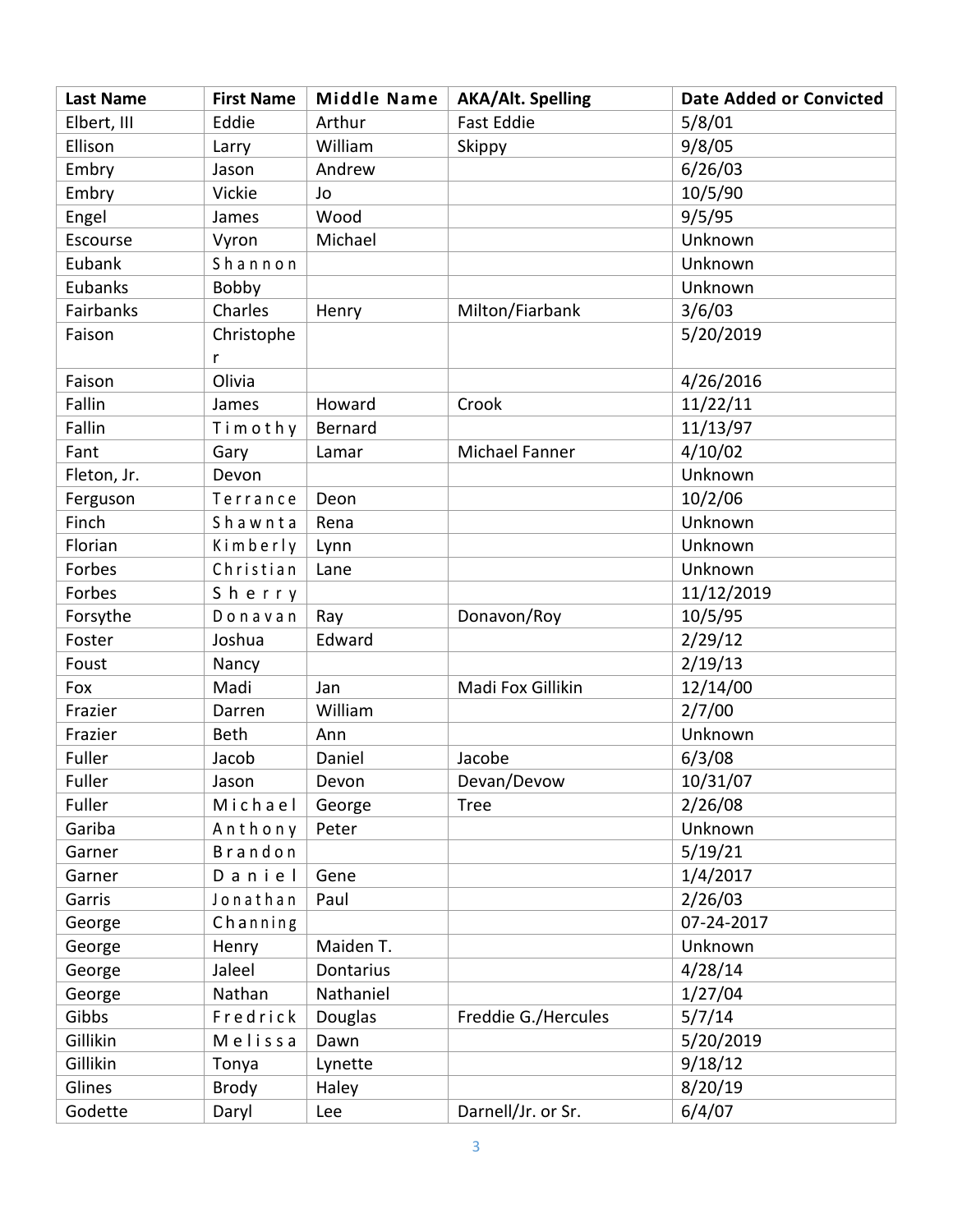| <b>Last Name</b> | <b>First Name</b> | <b>Middle Name</b> | <b>AKA/Alt. Spelling</b>        | <b>Date Added or Convicted</b> |
|------------------|-------------------|--------------------|---------------------------------|--------------------------------|
| Godette          | Fredrick          | Alggeron           |                                 | 10/13/10                       |
| Godette, Jr.     | James             | Walter             |                                 | 11/16/10                       |
| Green            | Rex               |                    |                                 | 10/13/99                       |
| Green            | Connie            | Lynn               |                                 | 2/19/82                        |
| Griffin          | Matthew           | James              |                                 | 2/23/06                        |
| Guerrero         | Jacob             | Christopher        |                                 | 2/3/14                         |
| Gutekunst        | Leslie            |                    |                                 | 9/2/11                         |
| Hancock          | Bryan             | Allan              | Brian/Allen                     | 8/9/11                         |
| Hancock          | Daniel            | Kane               |                                 | Unknown                        |
| Harden, Jr.      | Velt              | $\mathsf{C}$       | Hardin                          | 2/24/14                        |
| Hardesty         | Martin            | Samuel             | Pimp                            | 10/16/06                       |
| Harkley          | Andre             | Milton             |                                 | Unknown                        |
| Harper, Jr.      | Charles           | Lee                |                                 | 7/17/08                        |
| Harris           | Monica            |                    |                                 | Unknown                        |
| Hart             | John              | William            |                                 | 5/26/2020                      |
| Hart             | Stephanie         | L                  |                                 | 5/2/2022                       |
| <b>Haskins</b>   | Helen             |                    |                                 | Unknown                        |
| Hatten, Jr.      | Johnny            | Carl               |                                 | 6/10/09                        |
| Hay              | Amy               | Marie              | Amy Marie Salas                 | 5/18/15                        |
| Henderson        | Curtis            | Nathaniel          | Big Head, Nathaniel, Natyhaniel | 4/24/13                        |
| Hendriksen       | David             | Anthony            |                                 | 07/14/2016                     |
| Henry            | Currine           | Tezell             | Currie                          | 4/16/07                        |
| Henry            | Eddie             | Dean               |                                 | 9/8/11                         |
| Henry            | George            | Anthony            |                                 | 12/2/97                        |
| Henry            | Suzette           | Jean               | Oden                            | 11/7/02                        |
| Henry Jr.        | Norvie            | Lee                |                                 | 5/23/2019                      |
| Hester           | Edmund            | Darnell            |                                 | 08/31/2016                     |
| Hester           | Gabriela          | Joanna Maria       |                                 | 01/27/2021                     |
| Hester           | Gwyndalena        |                    | Gwendalene, Gwen                | 1/3/05                         |
| Hester           | Louis             | Lee                | Kilo, Levis                     | 1/2/07                         |
| Hester           | Jonathan          | Casey              | Johnathan                       | 5/2/90                         |
| Hester           | Richard           | Harvey             | Babyboy                         | 8/29/07                        |
| Hester           | Steven            | Daniel             | Sr.                             | 5/6/03                         |
| <b>Hicks</b>     | Randolph          |                    |                                 | 2/1/2021                       |
| Hill, Jr.        | Gary              | Allen              |                                 | 5/17/07                        |
| Hill             | Marvin            |                    |                                 | 4/3/12                         |
| Hill             | Patricia          |                    |                                 | Unknown                        |
| Hill             | Thomas            | Edwin              |                                 | 11/24/2014                     |
| Hill             | Victoria          | Anne               | Vickie/Moore                    | 8/1/02                         |
| Hill             | Joe               |                    |                                 | Unknown                        |
| Holiday          | Julia             | Ann                | Tootle                          | 5/22/06                        |
| Holland          | Carlos            | Ramon              | Ramone                          | 4/24/97                        |
| Holland          | Niki              | Cassandra          |                                 | 8/8/01                         |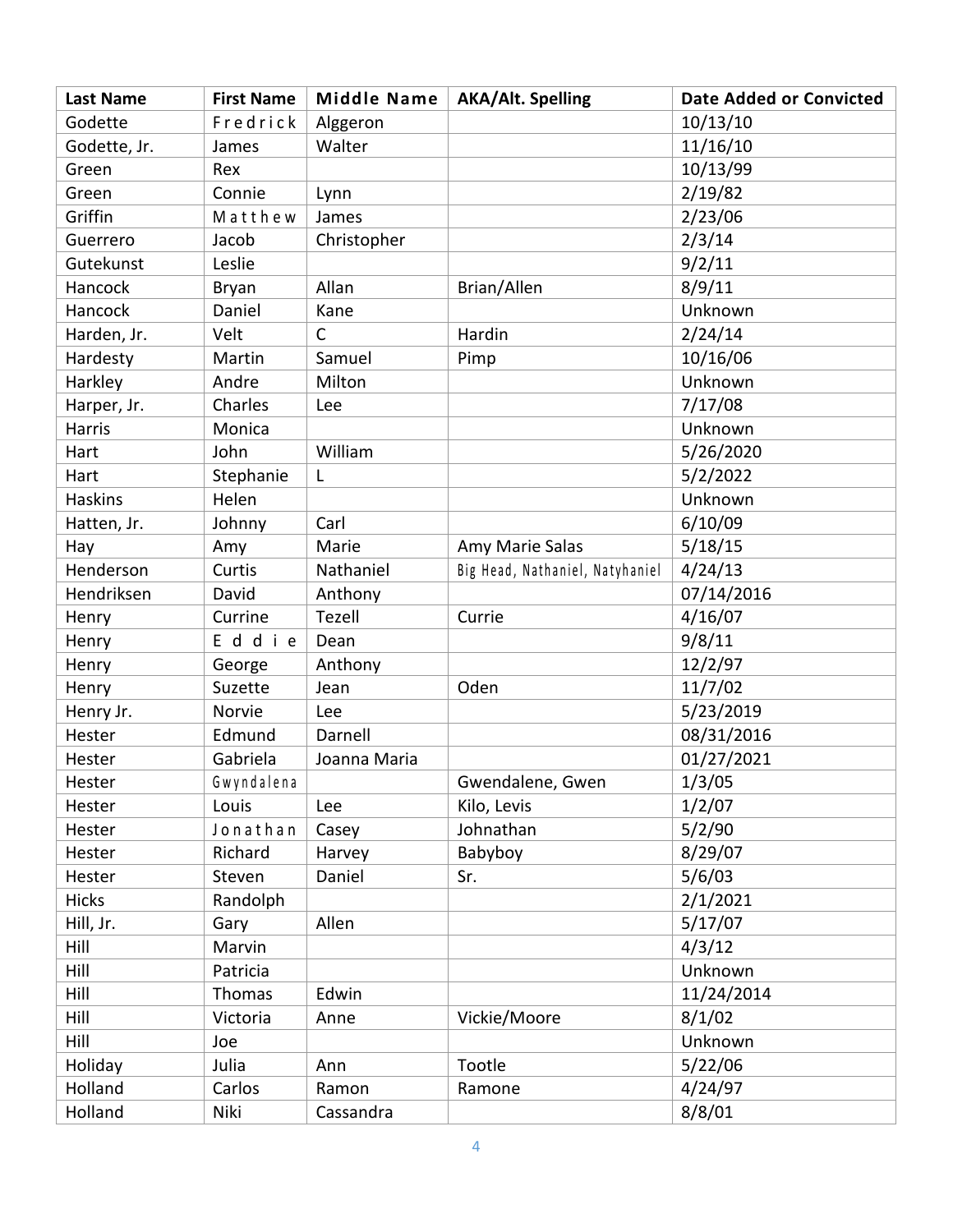| <b>Last Name</b> | <b>First Name</b> | <b>Middle Name</b> | <b>AKA/Alt. Spelling</b>            | <b>Date Added or Convicted</b> |
|------------------|-------------------|--------------------|-------------------------------------|--------------------------------|
| Hopewell         | Antwine           | Marice             | Antwone                             | 10/23/02                       |
| Hopewell         | James             | Alphonsus          | Jamie                               | 6/6/94                         |
| Howard           | Charles           | James              | Willie/Sr./III                      | 1/12/12                        |
| Howard           | Danny             | Archer             |                                     | Unknown                        |
| Howard           | Zondra            | Shareese           | Zon, Murrell                        | 8/8/02                         |
| Howington        | Catherine         | Diane              | Cathy, Melton                       | 2/24/87                        |
| Hucks, Sr.       | Michael           | Leroy              | <b>Big Mike</b>                     | 10/6/08                        |
| Hunt             | Michael           | Daniel             |                                     | 1/5/06                         |
| Hyman, Jr.       | Edwin             | Delano             | Baits, X, Littlebaits, Delano Hyman | 3/5/99                         |
| Hyman, Jr.       | Jarvis            | Earl               |                                     | 7/8/02                         |
| Jackson          | Christina         | Marie              |                                     | Unknown                        |
| Jackson          | David             | Duane              |                                     | 3/5/2015                       |
| Jackson          | Holly             | Danielle           |                                     | 5/21/2019                      |
| Jackson          | Randy             |                    |                                     | Unknown                        |
| Jackson          | Scott             | Eugene             |                                     | 3/5/2015                       |
| James            | Ivana             |                    |                                     | Unknown                        |
| Jaskulski        | Angela            | Marie              | Angie/Hastings                      | Unknown                        |
| Jaskulski        | April             |                    |                                     | Unknown                        |
| Jefferson        | Etheray           |                    | Shorty                              | 1/23/14                        |
| Jefferson        | Ralph             | Willie             |                                     | 4/15/14                        |
| Jenkins          | Michael           |                    |                                     | 3/1/2021                       |
| Johnson          | Clea              | Arthor             | Aurthur                             | 1/30/03                        |
| Johnson          | Cornelius         |                    |                                     | 10/4/99                        |
| Johnson          | Marcella          |                    |                                     | Unknown                        |
| Johnson          | Michael           | Anthony            |                                     | Unknown                        |
| Johnson, Sr.     | Nicholas          | Marquis            |                                     | 7/6/11                         |
| Jones            | Andre             | Doran              | Dre                                 | 4/10/13                        |
| Jones            | <b>Bobbie</b>     | Ann                |                                     | 6/27/11                        |
| Jones            | Crystal           | Gayle              | Monkey                              | 8/30/05                        |
| Jones, Sr.       | Franklin          | Vaughn             | Frankie, Frank, Billyjack, Van      | 12/20/06                       |
| Jones            | Lashia            |                    |                                     | Unknown                        |
| Jones            | Louis             |                    |                                     | Unknown                        |
| Jones            | Michael           | DeWayne            |                                     | Unknown                        |
| Jones            | Ronald            | Stephen            |                                     | 7/25/14                        |
| Jones            | Quincy            | Roy                | Quinzal Lee Jones, Quincey          | 7/6/09                         |
| Jones            | Sean              | Michael            |                                     | 11/29/12                       |
| Jones            | Terence           | Lee                |                                     | 5/20/2019                      |
| Jones            | Tony              | Ray                |                                     | Unknown                        |
| Jorgenson        | Byron             | Ray                | Brian, Jerguson, Jerquson           | 10/28/97                       |
| Joyner           | Edward            | Earl               |                                     | 11/06/96                       |
| Joyner           | Ida               | Mae                |                                     | 2/5/97                         |
| Joyner           | Justin            | Lee                |                                     | 9/10/08                        |
| King             | Ronald            | Wayne              |                                     | 4/12/99                        |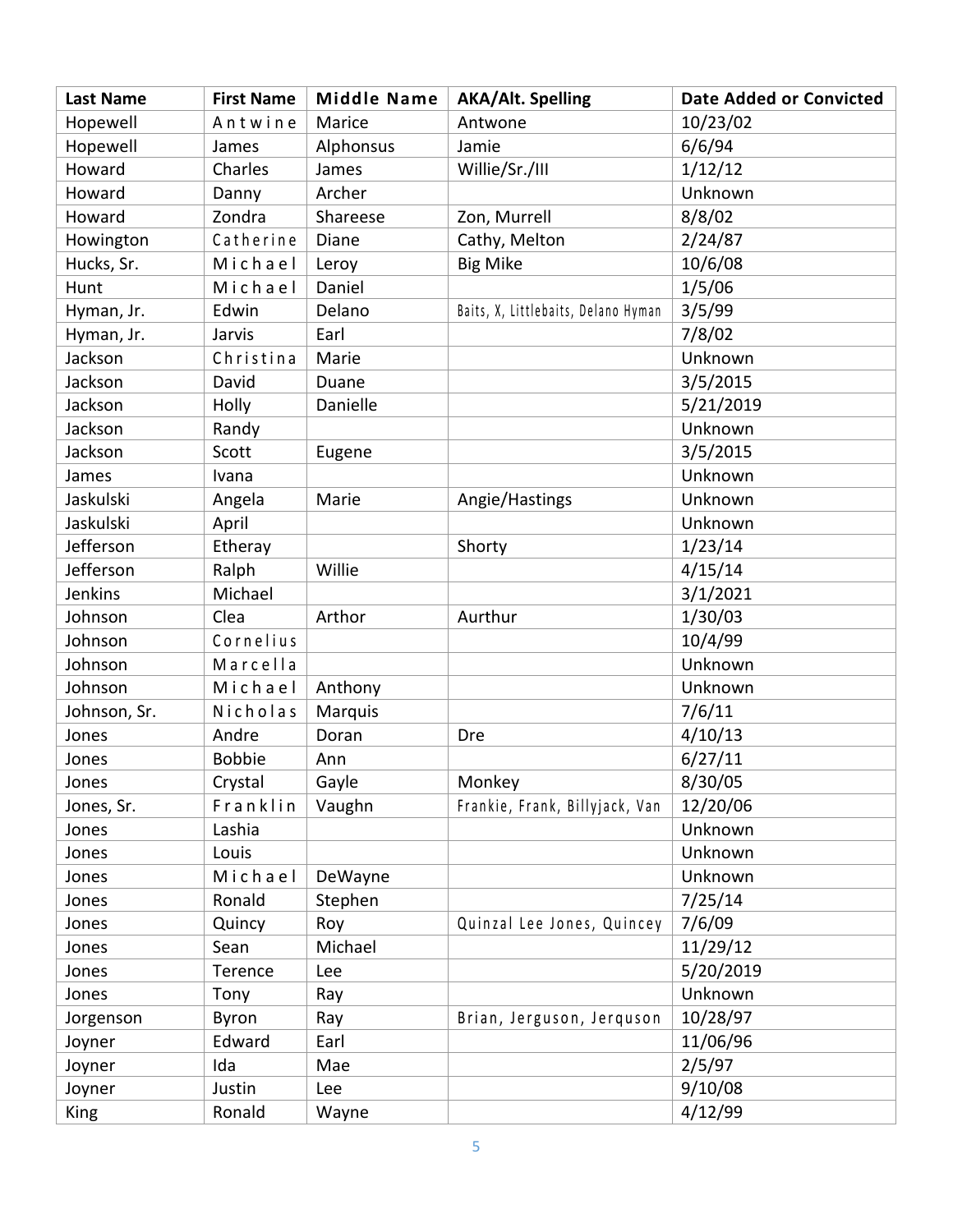| <b>Last Name</b> | <b>First Name</b> | <b>Middle Name</b> | <b>AKA/Alt. Spelling</b>    | <b>Date Added or Convicted</b> |
|------------------|-------------------|--------------------|-----------------------------|--------------------------------|
| Knight Jr.       | Vincent           | Elcane             |                             | 1/11/2016                      |
| Lane             | Preston           | Tyron              |                             | 10/28/02                       |
| Lanterman        | <b>Blair</b>      |                    |                             | 10/7/94                        |
| Laughlin         | Joshua            |                    |                             | 9/6/2017                       |
| Lee              | Caroline          | Regina             |                             | 4/30/15                        |
| Lesene           | Laurienell        |                    |                             | Unknown                        |
| Lesene           | Mirian            | Denise             |                             | Unknown                        |
| Levine           | Joshuah           | Carlyle Abraham    |                             | 1/6/03                         |
| Lewis            | Columbus          | Maurice            |                             | 3/10/04                        |
| Lewis            | Kendra            |                    |                             | 12/7/12                        |
| Lewis            | Maurice           | Marvin             | X, Geese, Mauin             | 11/9/04                        |
| Lewis            | Ronald            | Lee                | LeeLee, Nasty               | 10/5/00                        |
| Lewis            | <b>Tracy</b>      | Lynn               |                             | Unknown                        |
| Little           | Pam               |                    |                             | Unknown                        |
| Liverman         | Fred              | Douglas            |                             | Unknown                        |
| Lochner          | Marcia            | Kay                | Marsha                      | Unknown                        |
| Lockhart         | Donna             |                    |                             | 7/15/2021                      |
| Logan            | Antwan            | Jamal              |                             | 9/8/10                         |
| Logan            | Sean              | Marquis            | Sea                         | 10/3/11                        |
| Lynch            | Milton            | Daniel             |                             | 4/23/01                        |
| Madorran         | Leah              | Michelle           |                             | 5/11/17                        |
| Manuel           | Carenza           | James              |                             | 12/8/09                        |
| Marbley          | Robert            | Lee                | Bobby Jones, Mike Jones,    | 1/13/10                        |
|                  |                   |                    | Robert Lee, Lee Robert,     |                                |
|                  |                   |                    | Lee Maubby, Robert          |                                |
|                  |                   |                    | Maubby                      |                                |
| Mason            | William           | Thomas             |                             | 4/24/18                        |
| <b>Matthews</b>  | Sabrina           | Lanice             | Bri/Lewis                   | 5/22/02                        |
| Maupin           | Christopher       |                    |                             | 9/2/11                         |
| McAllister       | Anne              |                    |                             | 08/11/2015                     |
| McCoo            | Alando            | Curtis             |                             | 12/5/02                        |
| McCoo            | Dwayne            | Alexander          | Dwayne, Alex                | 2/3/99                         |
| McCoy            | Anthony           | Curtis             |                             | 2/4/03                         |
| Mead             | Tynisha           | Sharddone          |                             | 5/31/12                        |
| <b>Mickens</b>   | Darius            | Antawne            |                             | 4/28/2022                      |
| Milian           | Shannon           | Heath              |                             | 10/13/10                       |
| Miller           | Mardell           | Walter             | Phunc Milla                 | 11-04-2021                     |
| Miller           | Oscar             | Edward             | Fat Oscar, Everette, Elbert | 5/6/03                         |
| <b>Mills</b>     | Dustin            |                    |                             | 4/25/14                        |
| Miranda          | Cynthia           |                    |                             | Unknown                        |
| Mitchell         | Jeromey           | Keith              | Kaos                        | 7/11/12                        |
| Moore            | Kyndal            |                    |                             | 11/1/12                        |
| Moore            | Ricco             | Martaous           | Reek                        | 11/12/14                       |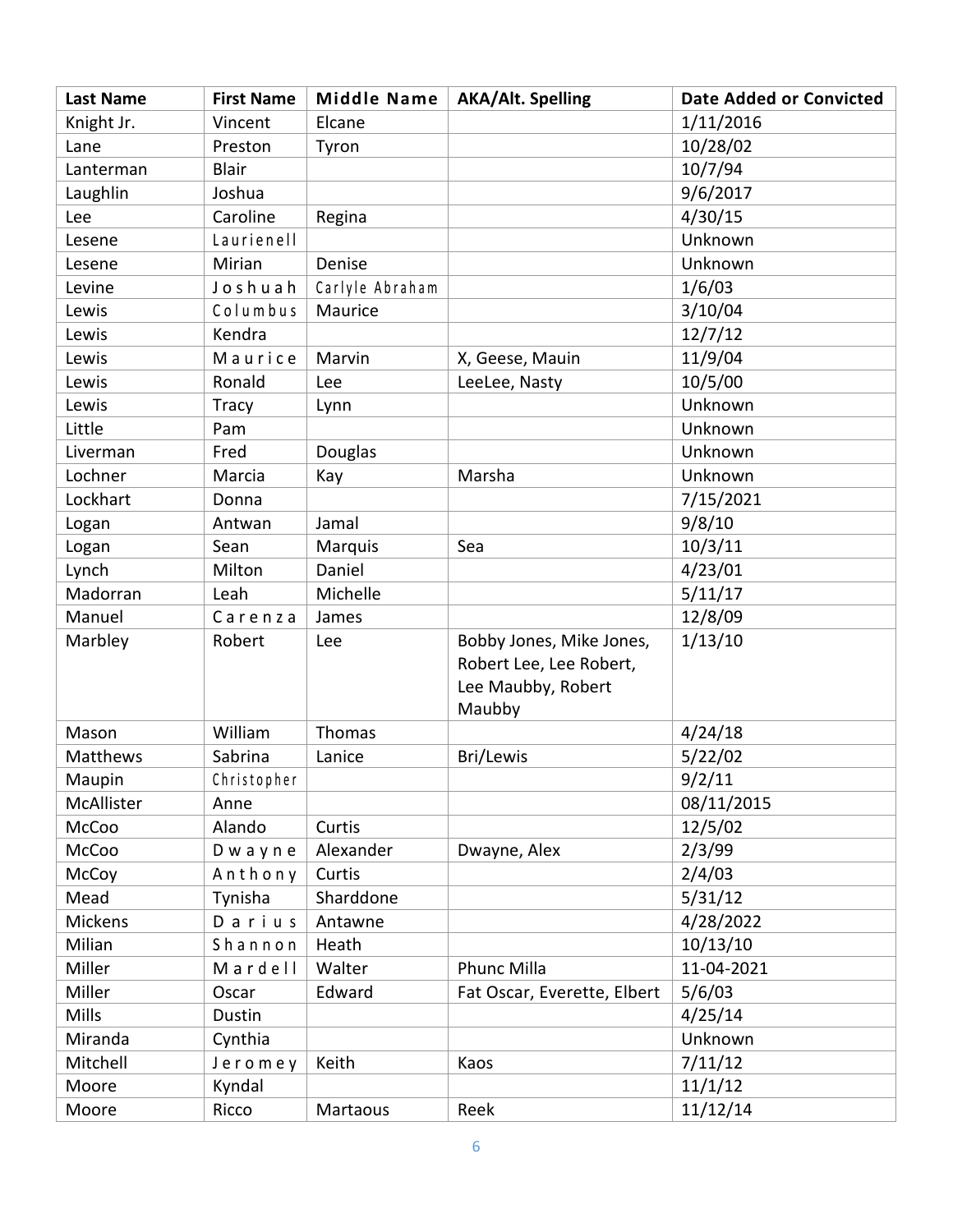| <b>Last Name</b> | <b>First Name</b> | <b>Middle Name</b> | <b>AKA/Alt. Spelling</b>   | <b>Date Added or Convicted</b> |
|------------------|-------------------|--------------------|----------------------------|--------------------------------|
| <b>Morris</b>    | Caren             |                    |                            | Unknown                        |
| <b>Morris</b>    | Linwood           |                    |                            | 1/31/19                        |
| <b>Mullins</b>   | Denise            | Renea              | Renae                      | 8/4/94                         |
| Murray           | Charon            |                    |                            | Unknown                        |
| Murray           | Kelly             | Ray                |                            | 2/19/14                        |
| Murray           | Richard           | Maurice            |                            | Unknown                        |
| Murrell          | Bobby             | Daren              | Darren, Darin              | 9/5/95                         |
| Murrell          | <b>Bruta</b>      | Letrelle           |                            | 3/8/00                         |
| Murrell          | Dreamer           |                    | Dreamar                    | 9/28/06                        |
| Murrell          | Kenny             | Edward             |                            | 4/24/09                        |
| Murrell          | Velma             | Lee                |                            | 3/6/97                         |
| Nelson, Jr.      | Leroy             | Jerome             |                            | 7/22/93                        |
| Nelson           | Robert            |                    |                            | Unknown                        |
| Newkirk          | Christina         | Marie              | Haag                       | 4/12/00                        |
| Newman           | Antonio           | Jammer             | Tony                       | 7/21/06                        |
| Nunez            | Carl              |                    |                            | Unknown                        |
| Oden             | Ioshua            |                    |                            | 1/31/2022                      |
| Oden             | Jackie            | Lavon              |                            | 8/2/04                         |
| Oliver           | Isaac             | Hassan             | Ike Bell                   | 1/7/10                         |
| Oliver           | Eric              | Stephon            | Skinny, Steven, Stephen    | 7/7/04                         |
| Osborne          | LaToya            | Marie              |                            | 11/22/06                       |
| Owens            | Melissa           | Dawn               | Garcia                     | 10/29/01                       |
| Owens            | Melvin            | Rey                | Dreadlock John, Ray        | 7/6/99                         |
| Owens            | Sean              | Douglas            | Sean Douglas Owen          | 8/2/94                         |
| Ozimok           | Stephon           | Maurice            |                            | 9/10/19                        |
| Page             | Ashley            |                    |                            | 1/24/12                        |
| Panell           | Bernard           |                    |                            | Unknown                        |
| Parmley          | Raven             |                    |                            | Unknown                        |
| Parmley          | Terrace           | Jaron              |                            | 6/6/12                         |
| Pasteur          | Patricia          | Yvette             | Pat                        | 10/14/99                       |
| Patterson        | David             | Allen              | De De                      | 8/10/09                        |
| Patterson        | Fredrick          | <b>Douglas</b>     |                            | 9/16/10                        |
| Patterson        | James             | David              | <b>Bootsie</b>             |                                |
| Peace, III       | Alexander         |                    | Alex                       | 8/26/03                        |
| Peart, Jr.       | Daniel            | Lee                |                            | 11/7/12                        |
| Peart            | Deborah           | Diane              | Nikky Smith, Diane, Thersa | 7/5/11                         |
| Penny            | Wayne             | Shauntez           |                            | 6/7/04                         |
| Perry            | J a n e t         | Kristine           |                            | 12/31/2014                     |
| Persinger Jr.    | Randall           |                    |                            | 3/23/2016                      |
| Pettiway         | Gregory           |                    |                            | 10/3/06                        |
| Pettiway         | James             | Bernard            |                            | 1/29/04                        |
| Pettiway         | Vincent           | Lee                | Captain                    | 3/4/04                         |
| Phillips         | James             | Michael            |                            | 11/28/11                       |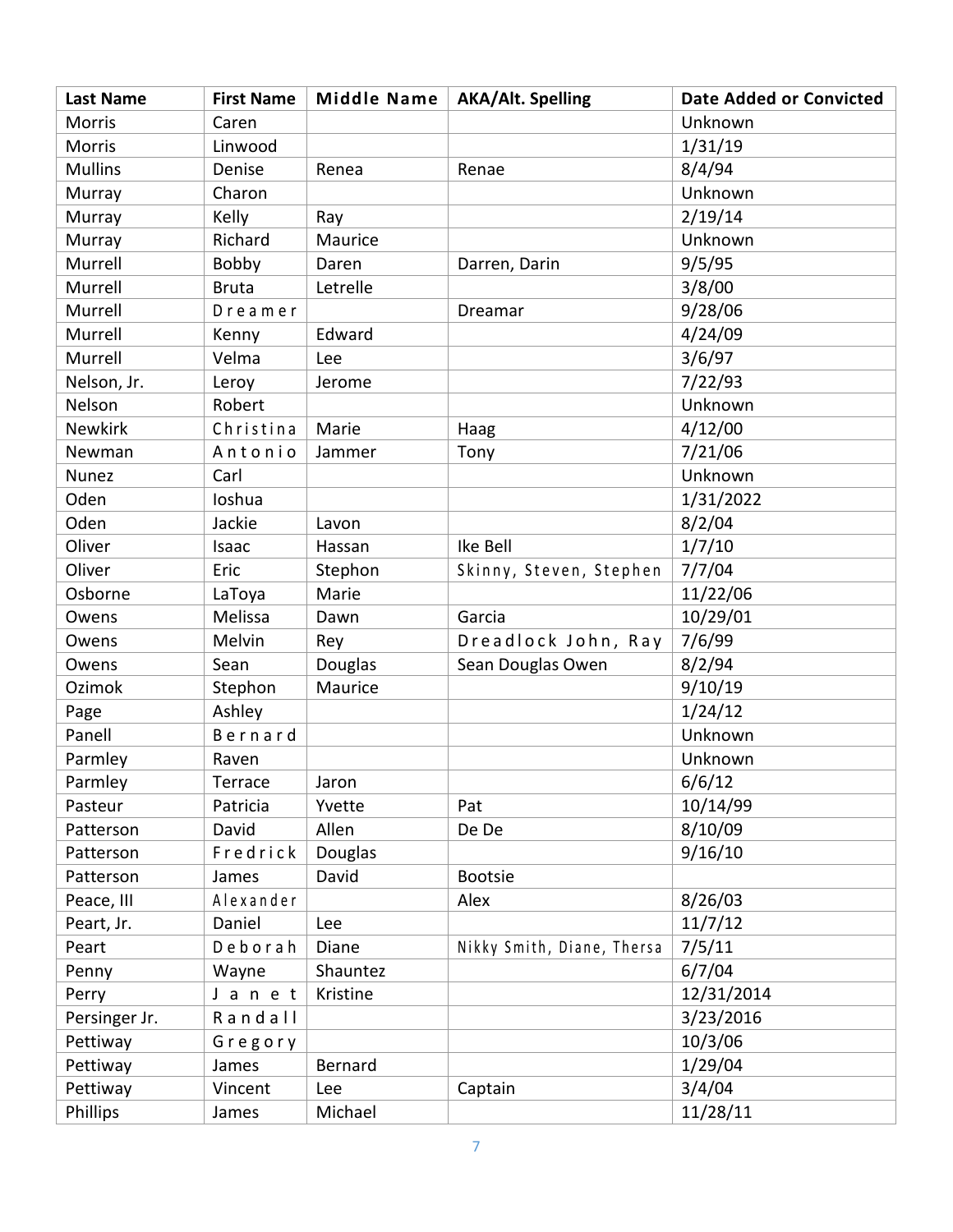| <b>Last Name</b> | <b>First Name</b> | <b>Middle Name</b> | <b>AKA/Alt. Spelling</b> | <b>Date Added or Convicted</b> |
|------------------|-------------------|--------------------|--------------------------|--------------------------------|
| Pierce, Jr.      | Johnny            | Darin              |                          | 9/11/12                        |
| Pierce           | Margaret          | Louise             |                          | 9/11/12                        |
| Price            | J a m e s         | Michael            |                          | 9/15/2021                      |
| Pridgett Jr.     | $H$ ans           | Damon              | Damon/Resident Request   | 12/14/2016                     |
| Powell           | Sean              | <b>Marcus</b>      | Shawn, Mark, Zahir       | 3/23/11                        |
| Pugh             | Ronald            | Lee                | Ronnie                   | 9/10/08                        |
| Raffaldt, Jr.    | Chester           | Ray                |                          | 4/15/92                        |
| Rainey           | Jammal            | Jerome             | Polo, Jero, Jamal        | 2/9/09                         |
| Reels, Jr.       | Anthony           | Lewis              | Ant                      | 4/24/13                        |
| Reels            | Elijah            | Emanuel            | Shadow                   | 11/3/99                        |
| Reels            | Jeremy            | Jeroy              |                          | 1/9/12                         |
| Reels            | Robert            | Andrea             |                          | 12/12/12                       |
| Reynolds         | Bernard           | Glen               | Junior                   | 11/1/01                        |
| Richardson       | Maurice           | Chevon             | Shevon                   | 7/26/11                        |
| Richardson       | Richard           | Lee                |                          | 9/29/2017                      |
| Riddick          | Lewis             | Arthur             | Little Man, II           | 8/2/06                         |
| Riggin           | Lisa              | Marie              |                          | Unknown                        |
| Riveria          | Tommy             | Rae                |                          | Unknown                        |
| Rochelle         | Herman            | James              | Jimmy, Jr.               | 12/21/04                       |
| Rogers           | Ari               |                    |                          | 11/29/12                       |
| Rose             | Samantha          | Michelle           |                          | 4/17/13                        |
| Rose             | Stephen           | Glenn              |                          | 4/17/13                        |
| Rowe             | Anastasia         |                    |                          | 8/24/13                        |
| Saucedo/Gonzal   | Raymundo          |                    | <b>Resident Request</b>  | 8/19/2016                      |
| ez               |                   |                    |                          |                                |
| Schoolcraft      | Michael           | Wayne              |                          | 11/10/01                       |
| Scott, Jr.       | Herman            | Peter              |                          | 2/6/12                         |
| Seabury          | Joseph            | Lee                |                          | 9/5/07                         |
| Shannon          | Murphy            |                    |                          | 8/20/12                        |
| Shephard         | Darnell           | Jamal              | Jamal Darnell Shepard    | 10/20/11                       |
| Shepard          | Robert            | Alton              | Allen, Shepherd          | 8/14/03                        |
| Sheptock         | Eric              | Nathan             |                          | Unknown                        |
| Sherrod, Jr.     | James             | Arthur             |                          | 4/9/13                         |
| Shields          | Cochee            |                    |                          | Unknown                        |
| Simmons          | Andre             |                    |                          | Unknown                        |
| Simmons          | Carlos            | Daniel             | Quanry                   | 2/13/13                        |
| Simmons          | Christopher       | Antonio            |                          | 9/4/01                         |
| <b>Simmons</b>   | Crystal           | Janell             |                          | 4/26/11                        |
| <b>Simmons</b>   | Mardell           |                    |                          | 8/29/06                        |
| Sinkler          | Brittany          | Morris             |                          | 11/13/2014                     |
| Smarr, Jr.       | Kenneth           | Dwayne             |                          | 6/17/11                        |
| Smith            | Aaron             | Colten             | <b>Coltten Grant</b>     | 6/18/13                        |
| Smith            | <b>Brian</b>      | Lewis              |                          |                                |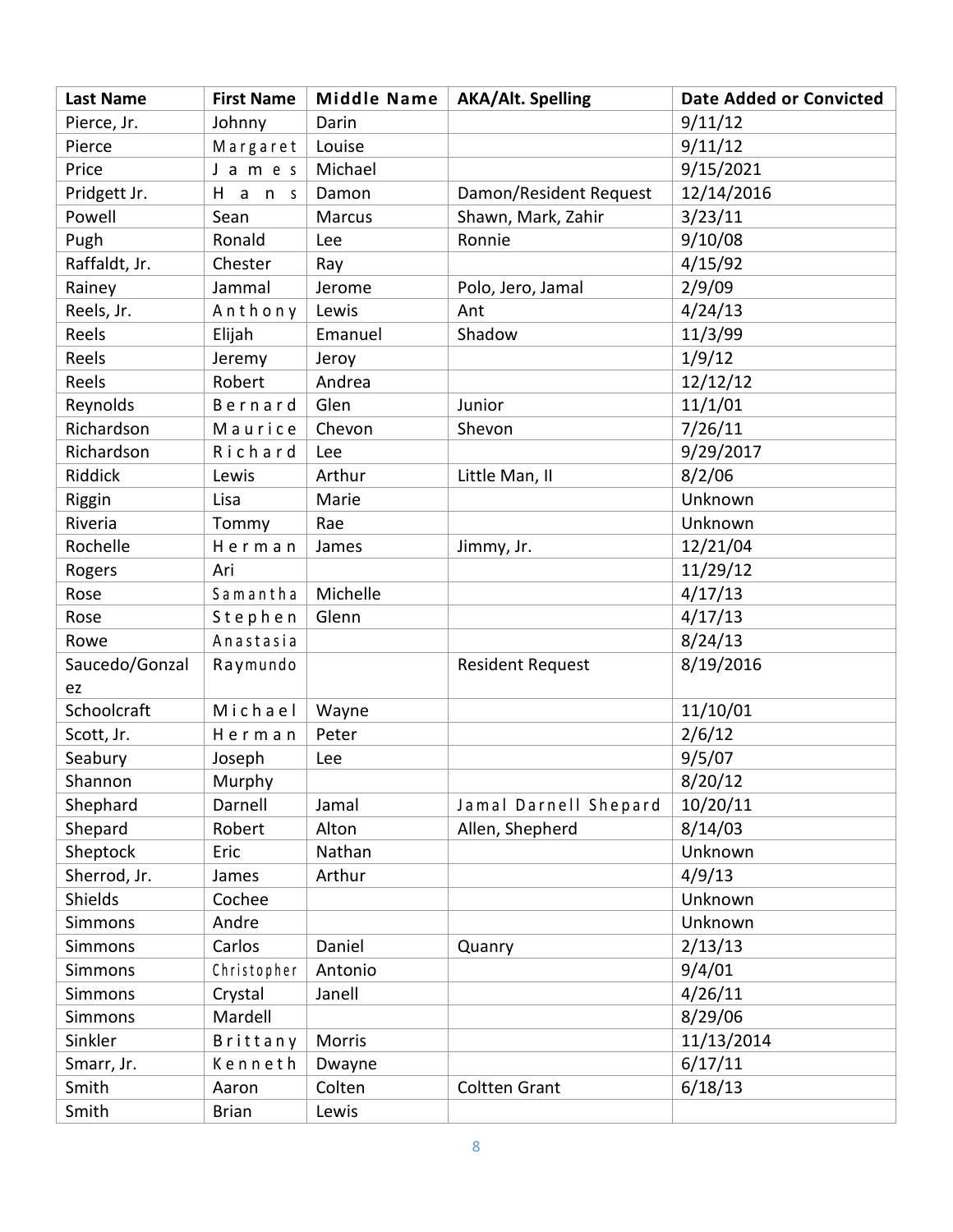| <b>Last Name</b> | <b>First Name</b> | <b>Middle Name</b> | <b>AKA/Alt. Spelling</b>                             | <b>Date Added or Convicted</b> |
|------------------|-------------------|--------------------|------------------------------------------------------|--------------------------------|
| Smith            | Darryl            | Cornelious         |                                                      | 5/24/94                        |
| Smith            | Filiciano         |                    |                                                      | 4/13/15                        |
| Smith            | Ethen             |                    |                                                      | 3/23/2016                      |
| Smith            | Kerrie            |                    |                                                      | Unknown                        |
| Smith, Jr.       | William           | Eric               |                                                      | 8/26/14                        |
| Spell, Jr.       | David             | Earl               | DJ                                                   | 8/20/12                        |
| Spencer          | Jeremiah          | Kahlil             |                                                      | 1/4/2021                       |
| Springle         | Debra             | Willis             |                                                      | $6 - 15 - 15$                  |
| Springle         | Ethan             | Garner             |                                                      | $5 - 9 - 17$                   |
| Stevens          | David             | Leon               |                                                      | 2/23/06                        |
| Stewart          | Christopher       | Lamont             | Stewbeef, Big Stew, Kenny Murray, Lamond             | 1/8/08                         |
| Stewart          | Jarrell           | Leshwan            |                                                      | 12/15/11                       |
| Stewart          | Lauricea          | Elizabeth          | Lauricia, Jeannette Taylor                           | 12/7/00                        |
| Strait, Jr.      | Jacob             | Leon               | Jake, Leo                                            | 2/13/12                        |
| <b>Stubbs</b>    | Jeremiah          | Demetrius          |                                                      | 4/25/08                        |
| Styron           | James             | Earl               |                                                      | 8/16/04                        |
| <b>Suggs</b>     | Paula             | Kathryn            | Paula Penny Suggs, Paula Kathryn Penny, Paula Parson | 1/9/13                         |
| Sumner           | Steven            | Douglas            |                                                      | 10/9/98                        |
| Sutton           | Derrick           | Cornelius          |                                                      | 7/28/03                        |
| Sutton           | George            | Antonio            | Bootcastle, Tony                                     | 9/6/12                         |
| Sweeney          | Lorraine          | Jennifer           |                                                      | 5/25/11                        |
| Taylor           | Chemona           | Porschea           |                                                      | 4/6/99                         |
| Taylor           | Kizzie            | Letisha            | Lizzy, Florenda Gale Taylor                          | 12/15/11                       |
| Taylor           | Michael           | Thomas             |                                                      | 12/7/12                        |
| Tapia            | Maria             | Alise              |                                                      | 11/12/13                       |
| Tazwell          | <b>Delores</b>    | Mertine            | Delores Anthony                                      | 11/15/10                       |
| Tazwell          | Labron            | Khre               |                                                      | 11/15/10                       |
| Teague           | Katina            |                    |                                                      | Unknown                        |
| Thomas           | Michael           |                    |                                                      | Unknown                        |
| Tillman          | Derryl            | Demarshall         | Dale                                                 | 4/2/92                         |
| Tootle           | Jonathan          | Jermaine           |                                                      | 4/9/03                         |
| Tootle           | Trevor            | <b>Baxter</b>      | Toodle                                               | 5/7/98                         |
| Tootle, III      | William           | Hoyt               | Bush, Wick Bill, Hoyle                               | 5/21/10                        |
| Torres           | Jaime             | Lamar              |                                                      | 3/11/13                        |
| Trody            | Edison            | Charles            |                                                      | 3/3/09                         |
| Tory             | Jammel            |                    |                                                      | Unknown                        |
| <b>Tregre</b>    | Michael           | Neal               |                                                      | Unknown                        |
| Tripp            | John              | Jermaine           | Maine, Jr.                                           | 3/21/09                        |
| Turner           | Alexis            |                    |                                                      | 5/20/2019                      |
| Vann             | Melvin            | Winfred            | <b>Brooke Vann</b>                                   | 4/9/03                         |
| Vaughan          | Susan             |                    |                                                      | 10/20/2021                     |
| Velasquez        | Lukisha           |                    |                                                      | Unknown                        |
| Velazquez        | Jimmy             |                    |                                                      | 5/30/2019                      |